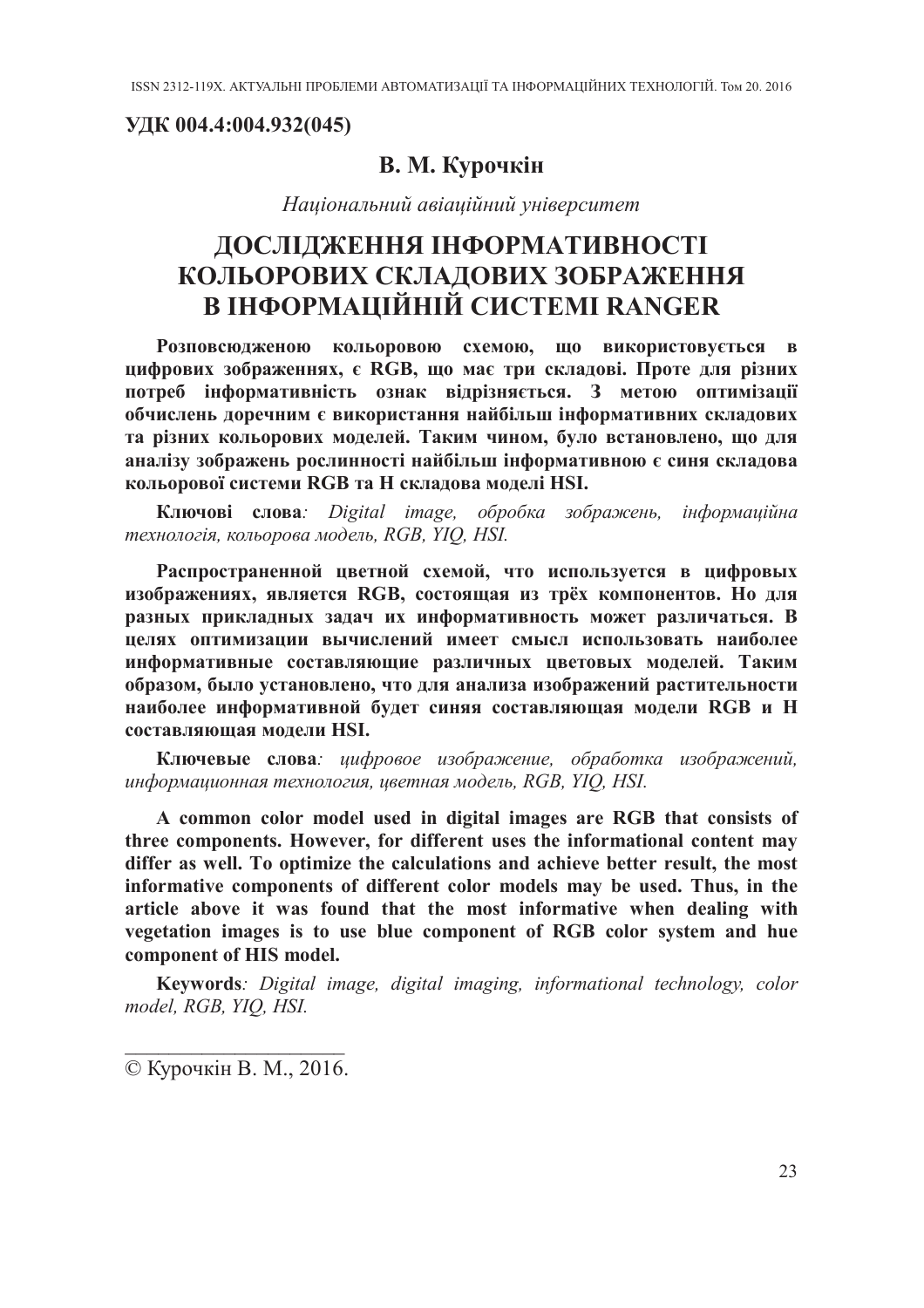Постановка проблеми. 3 розвитком цифрової фотозйомки та<br>доступної авіації усе актуальнішим стає обробка і аналіз цифрового<br>зображення та відео. 3 використанням зображення високого розділення<br>обсяти даних, що потребують обр задач, що може спричинити погіршення результатів аналізу, що<br>особливо важливо під час кластерного аналізу посівних площ [2] та<br>аналізу розподілів інтенсивності кольорових складових для оцінки врожайності [3].

Таким чином, постає задача вивчення інформативності кольорових систем та складових для аналізу даних аерофотозйомки посівних територій методами кластерного аналізу для оптимізації

територии методами кластерного анализу для оптимизации<br>обчислювальної складності обробки.<br>**Аналіз публікацій.** Колірний простів RGB складається з трьох<br>складових: червоний, зелений і синій, що є рівноправними, проте у<br>від роботу алгоритмів обробки зображень.

роботу алгоритмів обробки зображень.<br>
Кольорова модель має відповідати цілям обробки. Вибір найкращого уявлення кольору включає в себе аналіз того, як генерується сигнал та яку інформацію з цього сигналу необхідно вилучит

RGB є простори кольорів.

тель с простори кольоры.<br>YUC, YIQ, YCrCb, HSV, HSL тощо, де основне інформаційне навантаження несе люмінесцентна складова (яскравість зображення), а дві кольорові складові доповнюють її. Для отримання значень YIQ<br>використовуються такі формули [1]: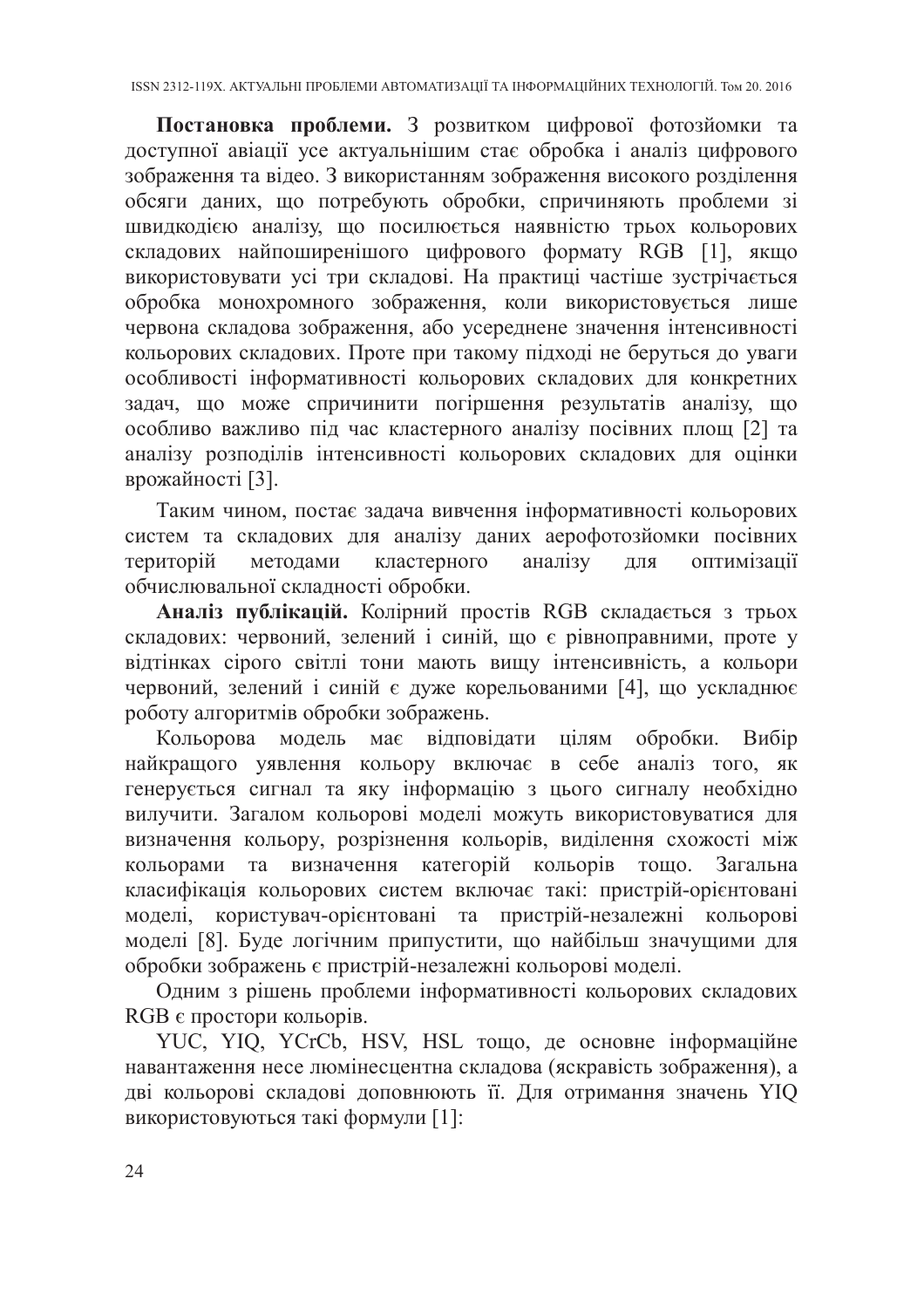$$
\begin{cases}\nY = 0.299R + 0.587G + 0.114B, \\
I = 0.529R - 0.275G - 0.3216B, \\
Q = 0.212R - 0.538G + 0.311B,\n\end{cases}
$$

і, відповідно,

$$
\begin{cases}\nR = Y + 0.956I + 0.621Q, \\
G = Y - 0.272I - 0.647Q, \\
B = Y - 1.1071I + 1.704Q,\n\end{cases}
$$

У той час, як перетворення в кольорову модель HSI є більш обчислювально складним:

$$
H = \begin{cases} \n\Theta, B \le G, \\ \n360 - \Theta, B > G, \n\end{cases}
$$
\n
$$
\Theta = \arccos \left\{ \frac{\frac{1}{2} \left[ (R - G) + (R - B) \right]}{\left[ (R - G)^2 + (R - B)(G - B) \right]^{\frac{1}{2}}} \right\},
$$
\n
$$
S = 1 - \frac{3}{(R + G + B)} [\min(R, G, B)],
$$
\n
$$
I = \frac{1}{2} (R + G + B),
$$

перетворення з HSI в RGB залежить від значення Н і представлено  $B[5]$ .

Таким чином, використовуючи моделі такого типу, є можливість проводити окремо аналіз яскравості, тону та насиченості, що для аналізу є більш інформативним, ніж частки кольорів в суміші пікселю.

Проте пошуки оптимального уявлення кольорового зображення усе ще є актуальними, так, на базі HSI розробляються нові кольорові схеми [6], [7], для використання в обробці та аналізі цифрових зображень з більшою ефективністю та швидкодією.

У роботі [9] проведено порівняльний аналіз використання різних кольорових моделей у поєднанні з деякими кольоровими дескрипторами при проведенні процесу класифікації над зображенням. Результати показали, що найкращий результат отримано при використанні CCV [10] та моментів первинного статистичного аналізу.

Постановка задачі. Мета даної статті - дослідження впливу вибору кольорової моделі та конкретних складових моделей на результати аналізу цифрового зображення.

Основний матеріал. Для дослідження інформативності складових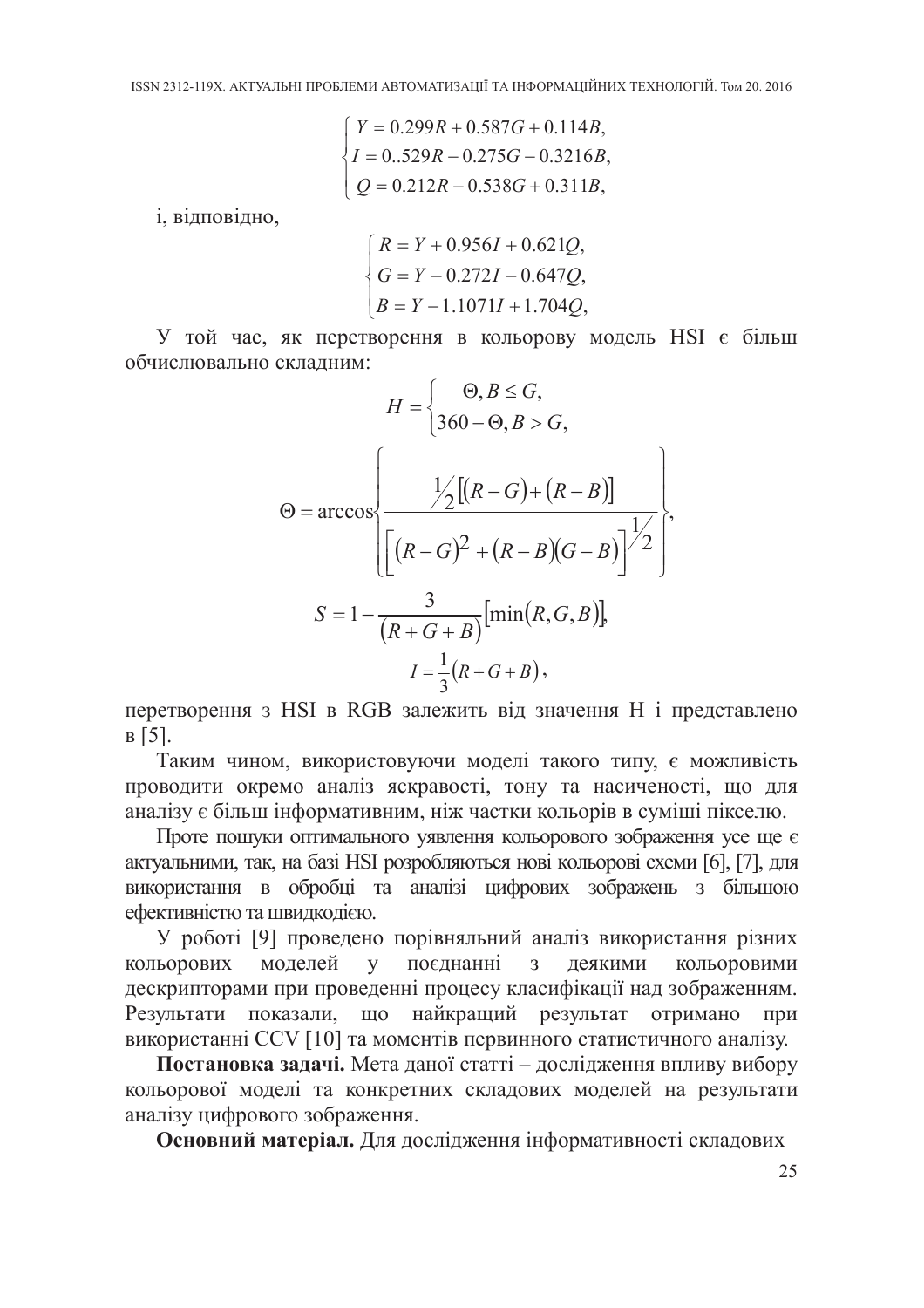кольорових схем при аналізі цифрового зображення було побудовано

програмне забезпечення Ranger мовою програмування Java 8.<br>Програмне забезпечення складається з двох екранів - головного, призначеного для завантаження зображення, та виділення певної ділянки для більш ретельного вивчення у (рис. 1).



Рисунок 1 - Головне вікно та вікно дослідження програмного забезпечення Ranger

Основні можливості Ranger зводяться до вибору певних кольорових<br>моделей (RGB, YIQ, HSI) та виокремлення кольорових складових,<br>відображення гістограми розподілу інтенсивностей та відображення<br>монохромного зображення на осн цілями.

Отже, нехай маємо зображення деякої посівної ділянки (рис. 2).



Рисунок 2 - Ділянка поля, що підлягає аналізу

Необхідно дослідити ефективність аналізу складових моделей RGB, YUV, HIS для відокремлення насичених рослинністю зон від пустих для визначення рівня прогнозованої врожайності території та виділення зон, що потребують дода пересівання.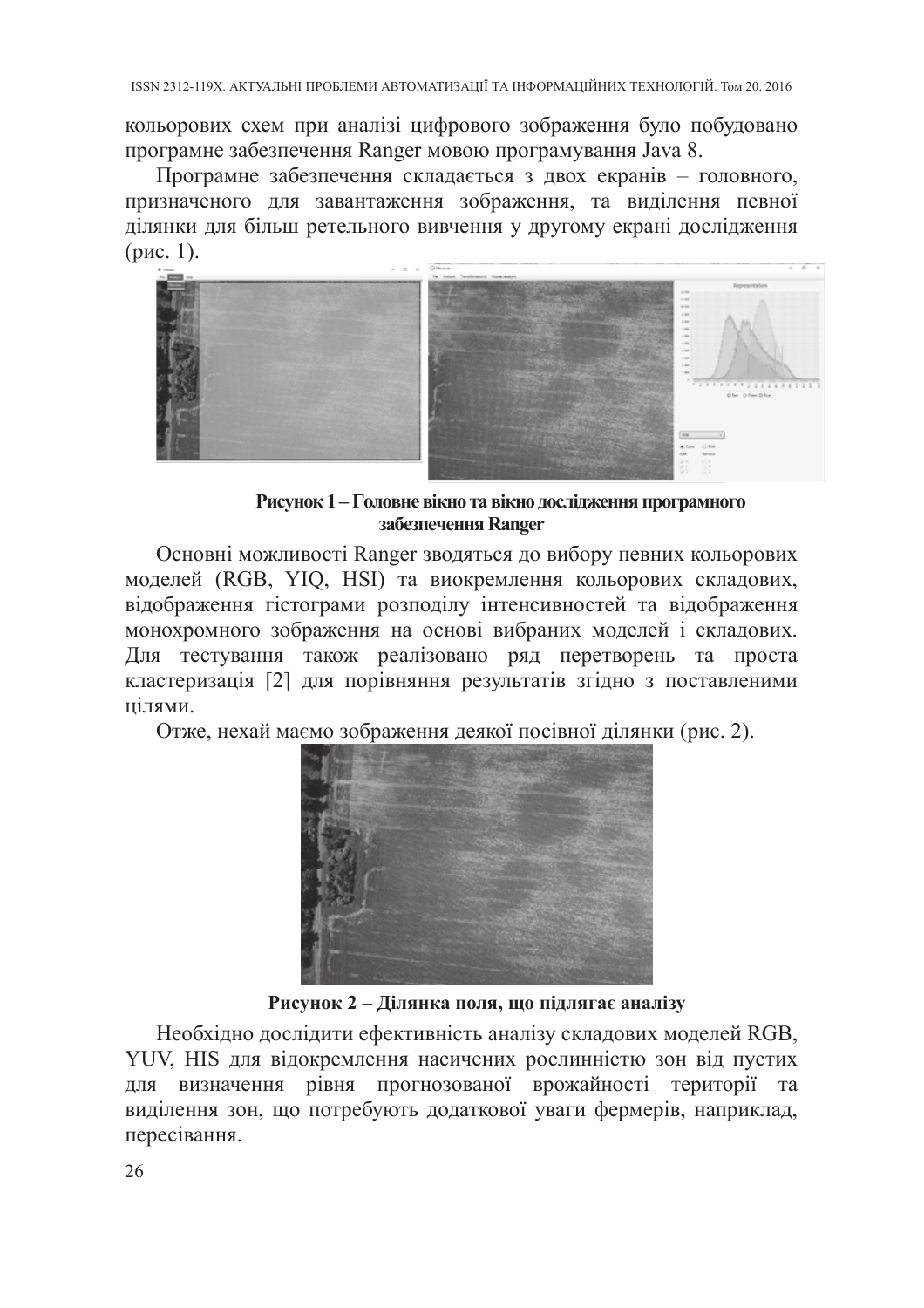Розглянемо зображення (рис. 3) та гістограми (рис. 4) окремих кольорових складових, усереднених значень різних кольорових моделей.

Наочно можна побачити, що зелена складова дає найбільш тьмяне зображення і гістограма найбільш наближена до нормального розподілу, в той час як червона і синя складові дають більш контрастне зображення і їх гістограми мають більш виражені ознаки суміші двох нормальних розподілів та більше значення квадратичного відхилення. нормальних розподиль та опыте значения квадратичного ыдхиления.<br>Усереднене зображення є очікувано контрастнішим за зелену складову, проте тьмянішим за червону і синю, маючи теж виражену суміш двох розподілів, проте згладже відносно середнього значення кольору також призводить до згладження розподілу. У компонента незначно відрізняється від усереднення складових RGB, а І складова моделі HSI власне і усереднення складових КОБ, а 1 складова моделі 1151 власне і дорівнює цьому усередненню. Складові Н та S моделі HSI дають додаткову інформацію, проте за гістограмою важко зробити припущення про їх вплив. Схожі гістограми неінформативність.

При проведенні кластеризації зображень (рис. 5) також можна помітити таке:



Рисунок 3 - Монохромні зображення, створені за допомогою усереднення та виділення окремих складових кольорових моделей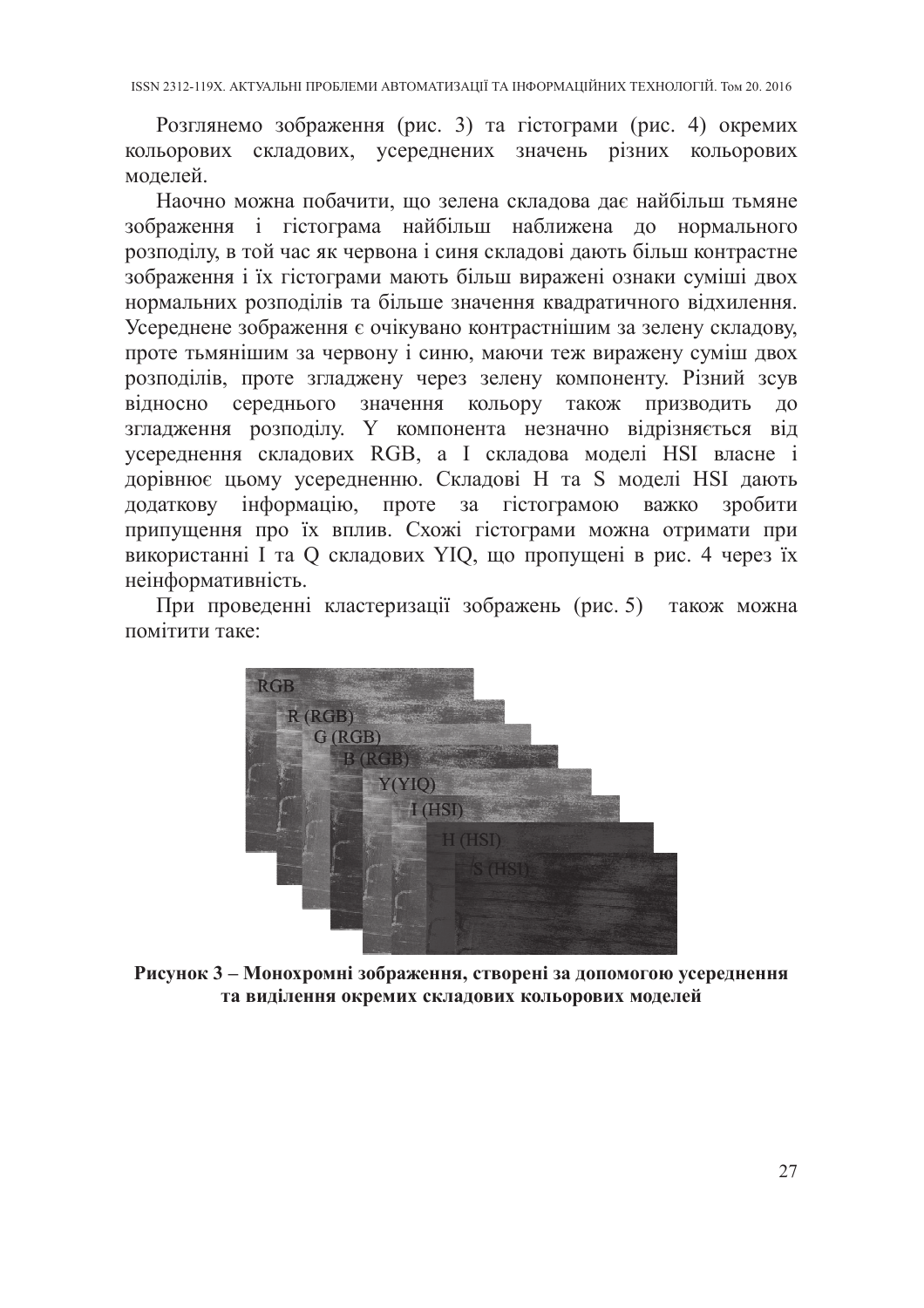ISSN 2312-119X. АКТУАЛЬНІ ПРОБЛЕМИ АВТОМАТИЗАЦІЇ ТА ІНФОРМАЦІЙНИХ ТЕХНОЛОГІЙ. Том 20. 2016



Рисунок 4 - Гістограми розподілу значень кольорових складових кольорових моделей RGB (а - усереднення, б, в, г - складові), YIQ (д - Y складова),

HSI (e-I,  $\epsilon$ -S,  $\kappa$ -H)

1) При усередненні (рис. 5 а) отримуємо найбільш загальні результати з мінімальними деталями.

2) При проведении систе с часто выдели податковых кольного подативно систему найольно за мнимальними деталями.<br>
2) При проведенни кластеризації усіх трьох компонент моделі RGB (рис. 5 6), крім збільшеного часу обробки, м

ислуванно результату.<br>Найбільш перспективним для розв'язання задачі аналізу посівної<br>площі та розрізнення рослинності з землею є кольорова модель HSI та<br>особливо складова Н, що відповідає за відтінок.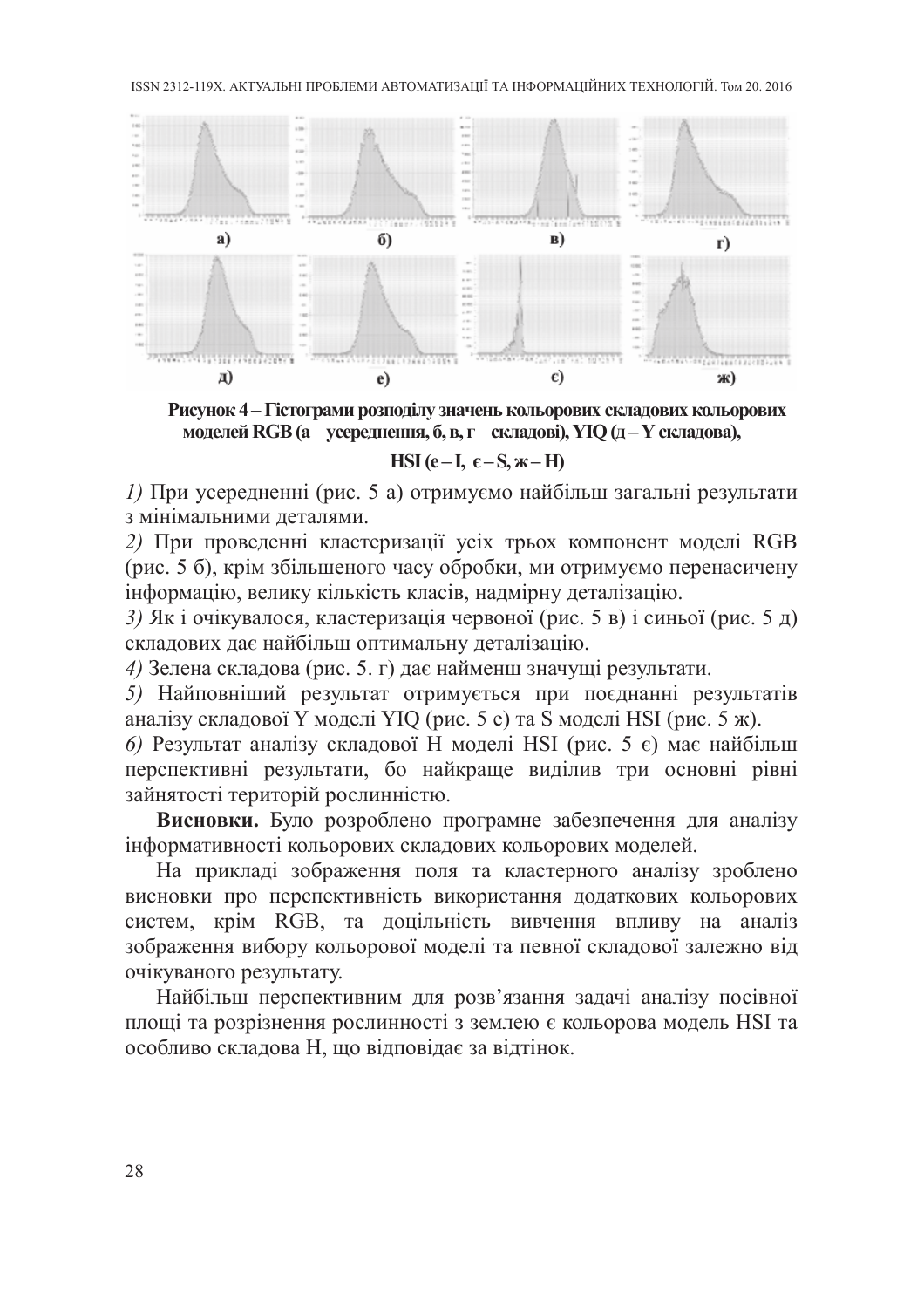ISSN 2312-119X. АКТУАЛЬНІ ПРОБЛЕМИ АВТОМАТИЗАЦІЇ ТА ІНФОРМАЦІЙНИХ ТЕХНОЛОГІЙ. Том 20. 2016







 $B)$ 



 $\Box$ )  $\overline{e)}$  $\epsilon$ )  $x)$ 

Рис.унок 5 – Результати кластеризації зображень на основі різних складових різних кольорових моделей зображення